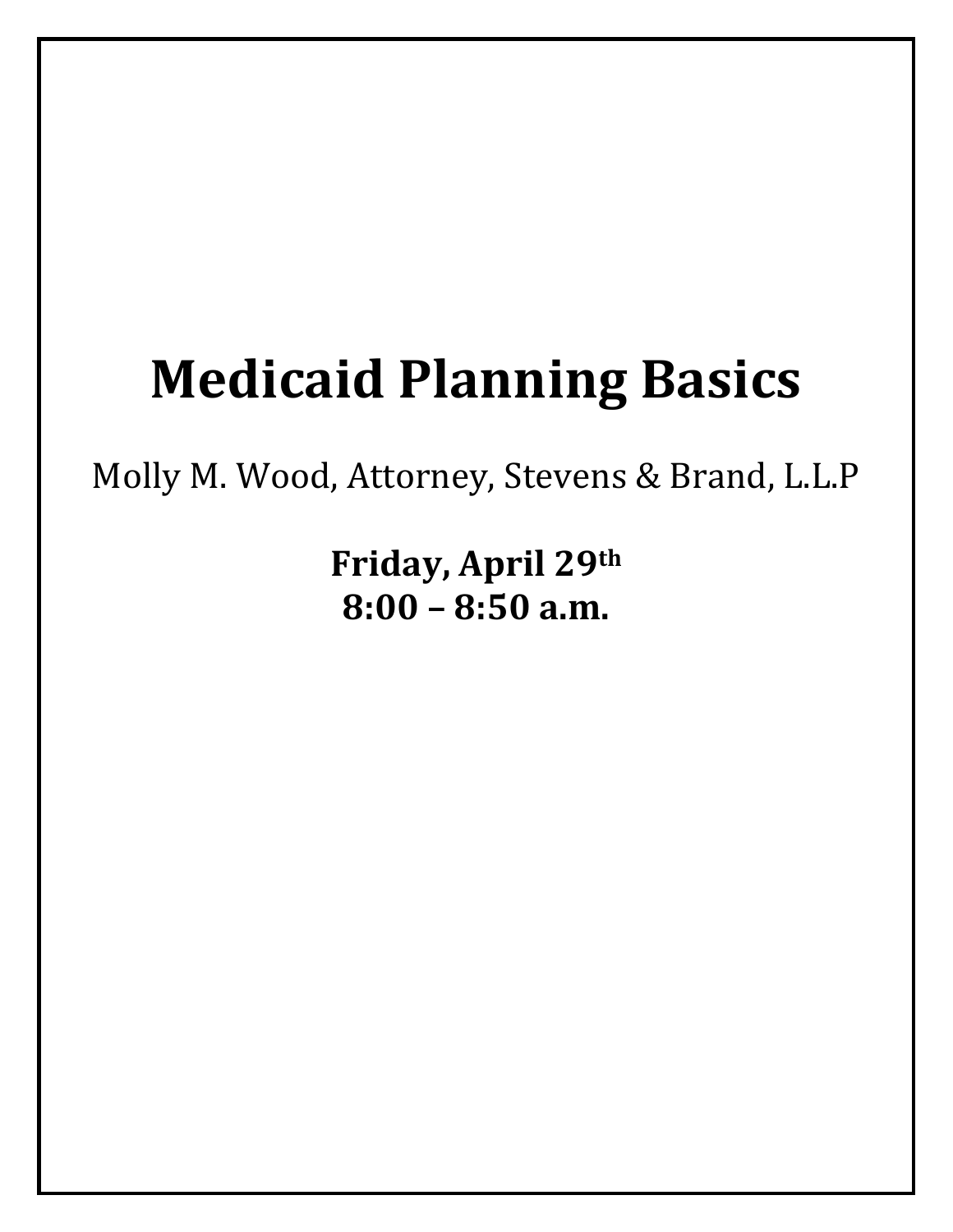

Molly M. Wood *MWood@StevensBrand.com* (785) 843-0811

April 29, 2022

## MEDICAID ELIGIBILITY AND DIVISION OF ASSETS: REVIEW OF THE BASICS

It is a cliché to refer to the Medicaid eligibility rules as "byzantine," but it's true. When representing clients who are seeking assistance with the cost of long-term care, the first obstacle the elder law practitioner encounters is the law's layers of sources including federal law,<sup>1</sup> regulation<sup>2</sup> and policy,<sup>3</sup> state law,<sup>4</sup> regulation<sup>5</sup> and policy,<sup>6</sup> and both federal and state case law.<sup>7</sup>

## I. MEDICAID AND LONG-TERM CARE

Medicaid is a welfare program, that is, a Medicaid applicant must demonstrate that he or she does not retain more than \$2,000 in "non-exempt resources," among other things, to establish eligibility.<sup>8</sup>

## A. Eligibility

A brief review of the eligibility rules: Applications for medical assistance with the cost of nursing facility care are submitted to the KanCare Clearinghouse. Applicants for long-term care assistance must meet a four-part eligibility test.

<sup>1</sup> *See* 42 U.S.C. §§ 1396p and 1396r-5; 38 U.S.C. §1501 *et seq*.

<sup>2</sup> 20 C.F.R. §§ 416 *et seq*.; 39 C.F.R. 3.1 *et seq.*

<sup>&</sup>lt;sup>3</sup> Social Security's Program Operations Manual System (POMS) can be found at: https://secure.ssa.gov/apps10/poms.nsf/aboutpoms.

<sup>4</sup> *See* K.S.A. 39-709.

<sup>5</sup> K.A.R 129-6-34 *et seq.*

<sup>6</sup> The latest version of KDHE's operating policy, the Kansas Economic and Employment Services Manual – KEESM – can be found at:

https://khap2.kdhe.state.ks.us/KEESM/Apr\_2022\_Output/2022\_Final.htm

<sup>7</sup> See, for example, *Miller v. SRS,* 275 Kan. 349, 64 P.3d 395 (2003); *Brewer v. Schalansky,* 278 Kan. 734, 102 P.3d 1145 (2004); *White v. Kansas Health Policy Authority*, 198 P.3d 172 (2008); *Brown ex rel. Brown v. Day*, 555 F.3d 882 (10th Cir. 2009); *Hutson v. Mosier,* 401 P.3d 673 (Kan. App. 2017); *Baker v. Brown,* 479 F.Supp.3d 1182 (W.D. Okla. 2020).

<sup>8</sup> KEESM 5130.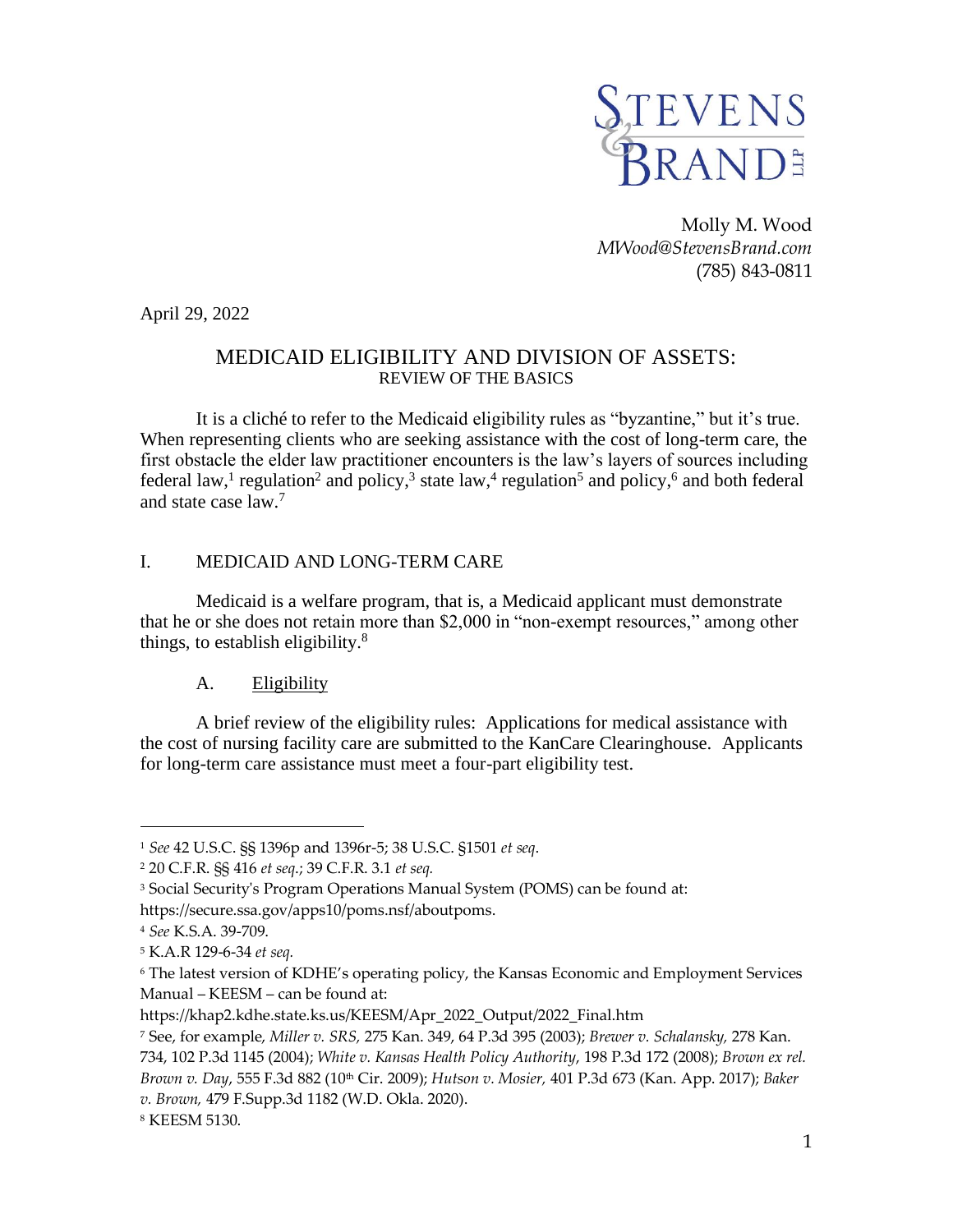# 1. Medical Need

Nursing home care, whether skilled, intermediate, or custodial, must be the appropriate level of care for the medical assistance applicant. In Kansas, anyone seeking nursing facility care must be assessed to determine whether he or she needs a nursing home level of care – a CARE assessment, and the method for doing that is through the Kansas Department of Aging and Disability Services (KDADS).

*Long Digression* . . . A nursing home resident obviously meets the "nursing home level" of care" that is documented by a CARE assessment, but all potential nursing home residents must be assessed, even those who are paying privately for their care so as to develop individualized information on long-term care options and appropriate placements in long-term care facilities.<sup>9</sup>

So even though the Medical Need test question – Do you meet a nursing home level of care? – seems as though it should be straightforward, here are a couple of problems:

- o There are lots of folks who are living at home who would, if assessed, meet a nursing home level of care, but are not in nursing homes because they have family members – mostly spouses, but also adult children and others – or paid helpers, who are providing enough care to keep them at home. So their functional limitations are not documented.
- o If you are married, how do you trigger the snapshot that sets the protected resource amount for the Community Spouse under Division of Assets when you meet a nursing home level of care but do not want to be institutionalized? Contact the local Area Agency on Aging and ask them to complete a "functional assessment" on the client for purposes of documenting if they meet the medical criteria. They will document the need on Form ES-3160. The month this form is completed showing that the client meets the medical criteria and chooses to receive Home and Community Based Services (HCBS) is the month used to determine the Community Spouse Resource Allowance under a Division of Assets. $10$ 
	- 2. The Income Test

Kansas does not have a specific income limitation for eligibility. Rather, if the Medicaid applicant's countable income is less than the applicant's cost of care at the nursing facility, the applicant meets the income test.<sup>11</sup>

Once a Medicaid applicant becomes eligible for nursing facility assistance, most of his income will be used to meet his patient liability (a/k/a "client obligation"), and he will retain only \$62 for his personal use.<sup>12</sup> For a single person without dependent minor children, therefore, all of the Medicaid recipient's income would normally be applied to nursing home expenses except the amount he pays in premiums for health insurance –

<sup>9</sup> *See* K.S.A. 39-931a & 39-968; K.A.R. 26-9-1 & 120-1-2.

<sup>10</sup> KEESM §8244.1.

<sup>11</sup> KEESM §8172.2.

<sup>12</sup> KEESM §8160(2).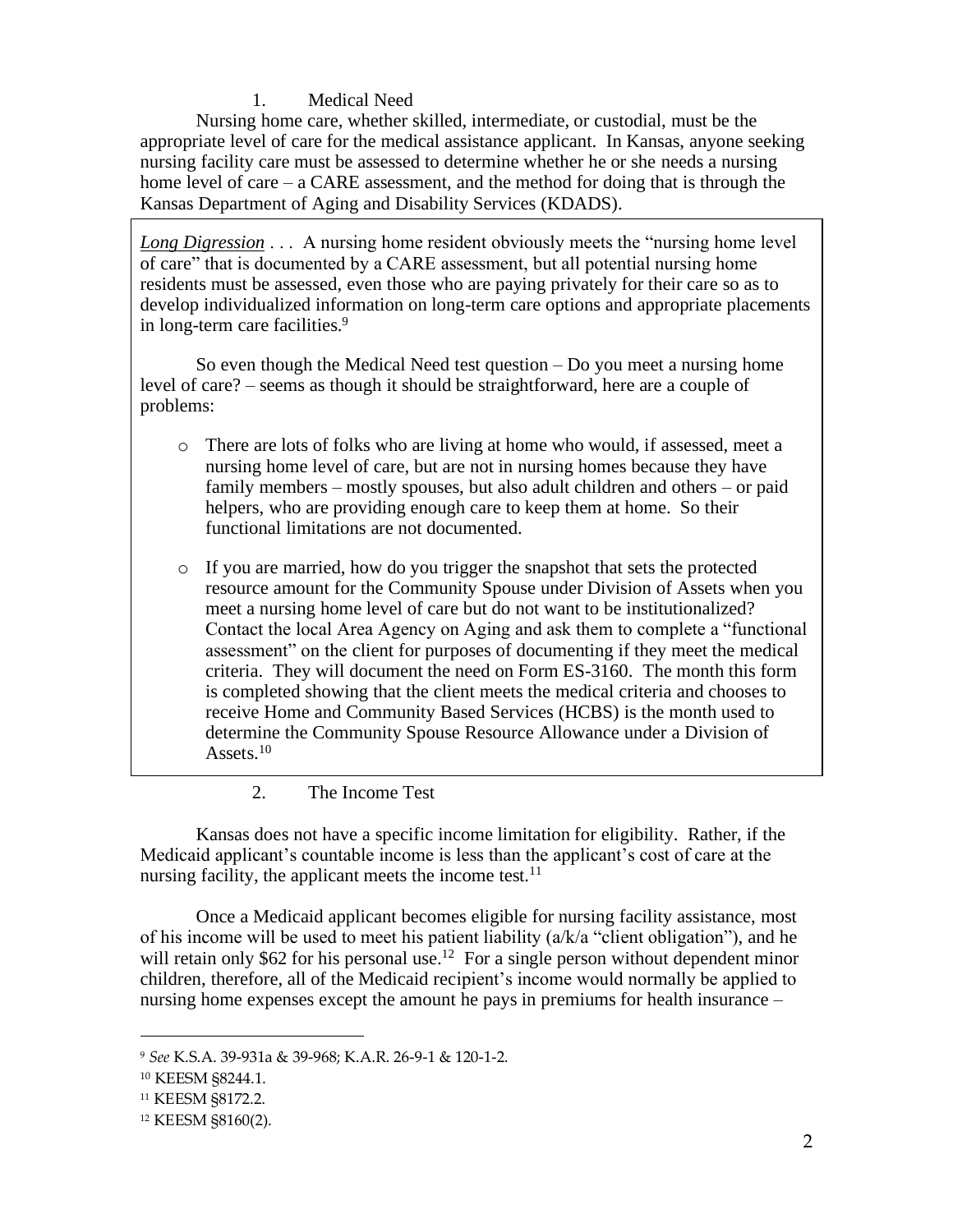Medicare supplemental insurance and, sometimes, dental $1<sup>3</sup>$  – for himself and his \$62/month personal needs allowance. Only a Medicaid recipient with qualified dependents—spouse and minor children or adult disabled child—could divert income to those dependents' support and shelter and pay less toward the cost of his care.<sup>14</sup>

*Short Digression* . . . *Muir v. Kansas Health Policy Authority*, 334 P.3d 876 (Kan.App., Sept. 5, 2014). Medicaid recipient not permitted to deduct court-ordered child support and maintenance payments from available income.

3. The Resource Test

A Medicaid recipient cannot retain over  $$2,000<sup>15</sup>$  in available,<sup>16</sup> non-exempt resources. Except for the special Medicaid rules permitting division of assets (married applicants), the resource rules are drawn from the law and regulations governing eligibility for Supplemental Security Income (SSI) which deal with the availability and exempt status of resources.<sup>17</sup> Practitioners can also rely upon the large body of case law in this area for guidance.<sup>18</sup>

a. **Exempt** resources include:

• A home and contiguous acreage valued at less than \$636,000.<sup>19</sup> At least for the first 6 months of institutionalization, an applicant is entitled to exempt the home even if there is no real expectation that he or she will be able to return home.<sup>20</sup>

• A car of any value.<sup>21</sup>

• Household goods, tools, personal effects, family keepsakes, memorabilia.<sup>22</sup> Guns?

Life insurance with a face value of \$1,500 (regardless of built-up cash value) or less, and unlimited term insurance.<sup>23</sup>

• Contract Sales. A contract from the sale of real or personal property is exempt if the property is sold at fair market value, is actuarially sound, the proceeds are attributable as income, and the income is commercially reasonable.<sup>24</sup>

<sup>&</sup>lt;sup>13</sup> But not Part D prescription drug coverage, because a Medicaid recipient is eligible for "zero premium" coverage of Part D, unless you opt to pay for coverage and the premium is over the benchmark.

<sup>14</sup> KEESM §8144.2 (institutional LTC).

<sup>15</sup> KEESM §5130.

<sup>16</sup> KEESM §5200(3).

<sup>17</sup> 20 C.F.R. §§416 *et seq*.

<sup>&</sup>lt;sup>18</sup> For a comprehensive treatment of Medicaid and SSI cases, law, and regulations, see Dayton, Garber, Mead, and Wood, ADVISING THE ELDERLY CLIENT (Thompson/West 2022).

<sup>19</sup> KEESM §5331.1; the cap on the homestead exemption is not applicable when a spouse or dependent or disabled child resides there. §5331.1(1)(a), (b), and (c).

<sup>20</sup> KEESM §5331.3.

<sup>21</sup> KEESM §5520.

<sup>22</sup> KEESM § 5430(12), (14), & (21).

<sup>23</sup> KEESM § 5430(17).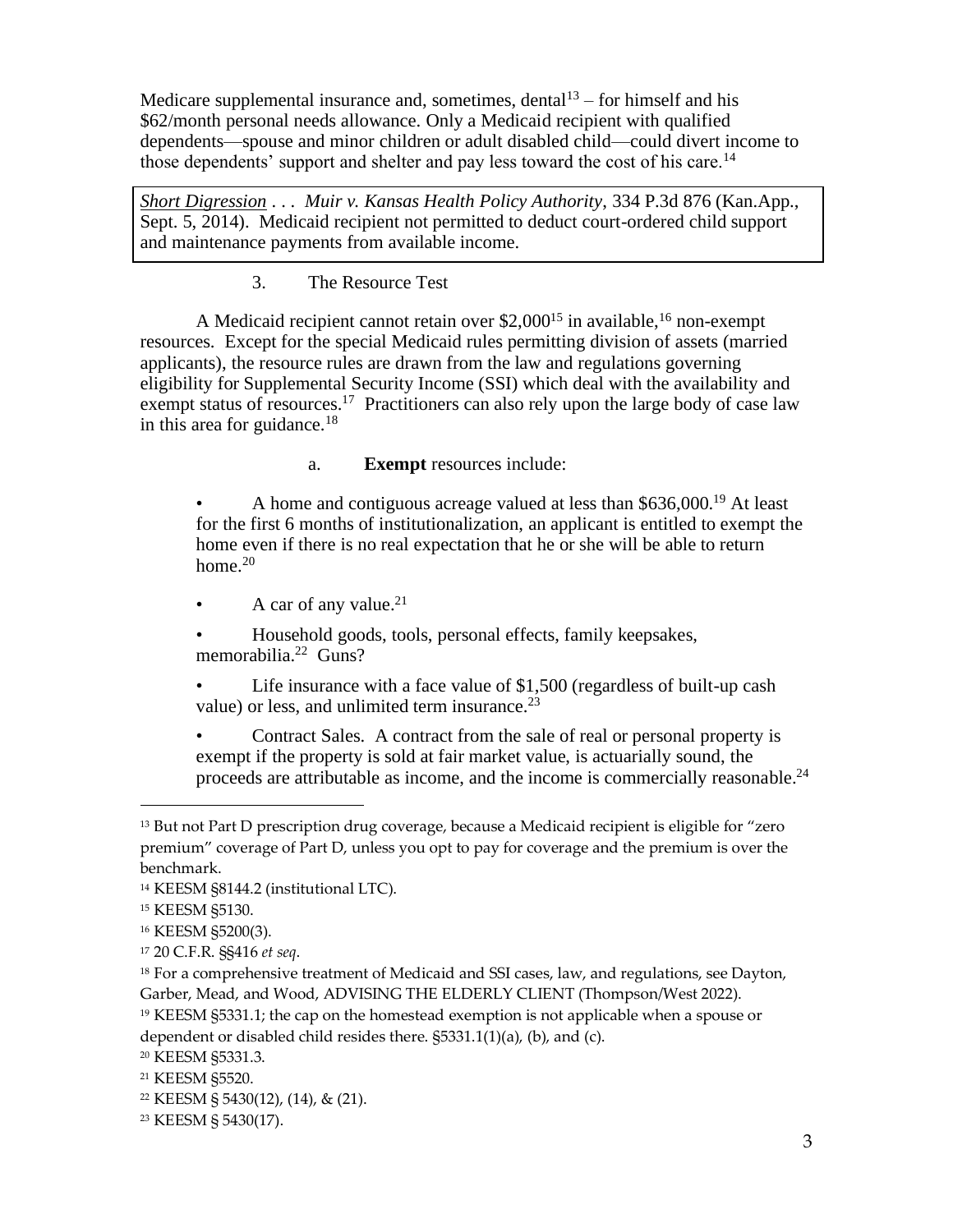• Annuities, IF they are irrevocable, actuarially sound, have no cash value, and Kansas Estate Recovery is named as the primary contingent beneficiary (or the secondary contingent beneficiary, if the annuitant is married) if the Medicaid recipient dies before the annuity payments terminate.<sup>25</sup>

• Burial plans.<sup>26</sup> The recipient can have a revocable burial fund set aside up to \$1,500 **or** an irrevocable plan up to \$7,000, not including the burial plot or mausoleum, headstone or grave marker, or casket.<sup>27</sup>

**•** Real property, equipment or materials used in an income-producing trade or business.<sup>28</sup>

b. All other resources are non-exempt, including, but not

limited to:

• Cash, stocks, CDs, mutual funds, savings bonds, etc.

• Fair market value of real estate other than the home and contiguous acreage.

• Cash value of life insurance policies of which the applicant or the applicant's spouse is the owner (except if the total face value per person does not exceed  $$1,500$ .<sup>29</sup>

• Resources available to the applicant as the beneficiary of a grantor trust created *after* August 10, 1993, assets of a Medicaid applicant conveyed to a trust (other than by Will) for the benefit of the individual or the individual's spouse are considered available, regardless of the purposes of the trust, if the trust is revocable, or, if irrevocable, the trustee has any discretion with respect to distributions of principal or income.<sup>30</sup> Transfers to irrevocable trusts in which all or part of the corpus is unavailable to the applicant will bring into play the transfer penalty provisions.<sup>31</sup>

• Trust property – When owned by a trust, real property is countable, regardless of other potential exemptions.<sup>32</sup> NOTE: To be considered exempt, therefore, the home cannot be owned by the applicant's trust.

B. Division of Assets (a/k/a Spousal Impoverishment)

Division of assets modifies the resource test (<\$2,000 of non-exempt resources) in the context of a well spouse (a/k/a "community" spouse) remaining in the community.<sup>33</sup>

<sup>24</sup> KEESM § 5430(7).

<sup>25</sup> KEESM § 5630 *et seq.;* Section 6012 of the Deficit Reduction Act of 2005.

<sup>26</sup> KEESM § 5430(2).

<sup>27</sup> KEESM § 5430(2) & (3).

<sup>28</sup> KEESM § 5332 & KEESM § 5430(15); 42 U.S.C. §1382b.

<sup>29</sup> KEESM 5430(15)(b).

<sup>30</sup> K.S.A. 39-709(e)(3).

<sup>31</sup> KEESM § 5434.1; 42 U.S.C. § 1396p(d).

<sup>32</sup> KEESM 5340 Nonexempt Real Property – [. . .] Trust Property - When placed in a trust, real property is considered.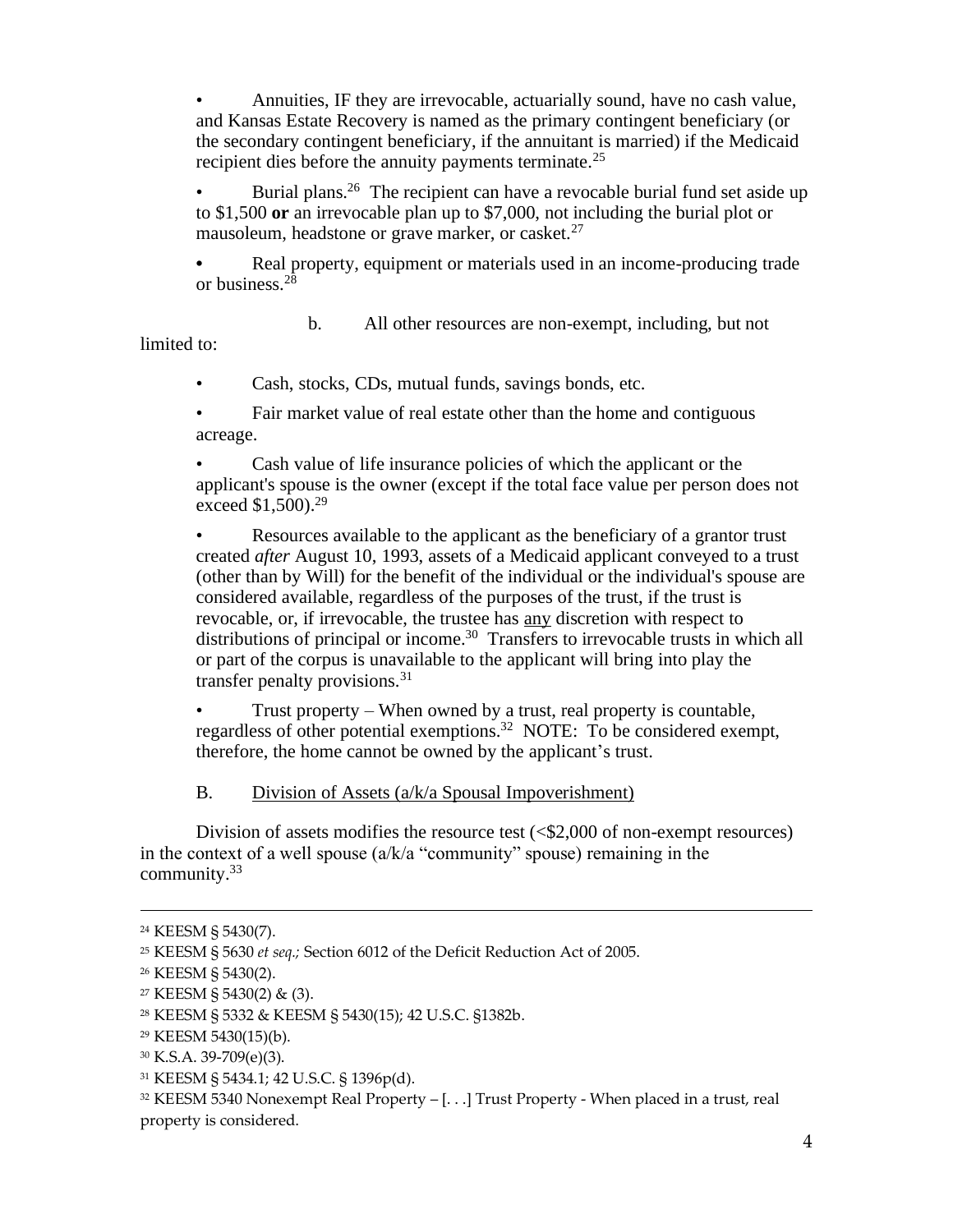1. The community spouse retains all the exempt property. She may wish to transfer all the retained property into her sole ownership for ease of management or estate planning purposes.

PRACTICE TIP: The work-related pension funds of the community spouse—Keogh plans, IRAs, 401(k)s, etc.—are not countable against the community spouse's resource allowance.<sup>34</sup>

2. When the Medicaid applicant is otherwise eligible, typically at the time of institutionalization, all the non-exempt resources of the married couple are pooled, regardless of ownership and regardless of pre- or -post-nuptial agreements—the so-called "snapshot" of the marriage partnership's total nonexempt resources—and a portion is set aside for the community spouse. The community spouse retains a minimum of \$**27,480** (2022), and a maximum of \$137,400 (2022);<sup>35</sup> therefore, if the total non-exempt resources of the couple are greater than \$54,960 (2 x \$27,480) and less than \$274,800 (2 x \$137,400), the community spouse retains one-half of the couple's non-exempt resources. This amount is designated the "community spouse resource allowance."

3. After the institutionalized spouse has spent his share down to the protected \$2,000 amount, he has met the resource test. (Actually, it would be more precise to say that once the combined non-exempt resources of the marriage partnership are reduced below the community spouse resource allowance as determined through the Division of Assets process, plus \$2,000, the applicant has met the resource test.)

Proper spenddown techniques include:

- o purchase of prepaid exempt burial plans for both marital partners;
- o pay off or reduce the principal on any loans, including a mortgage;
- o any and all improvements and repairs to the exempt home;
- o any and all improvements to exempt income-producing property;
- o upgrade of exempt family car;
- o payment of medical and other expenses for both marital partners;
- o payments to care providers under an appropriate personal services contract.<sup>36</sup>
- o purchase of a "Medicaid compliant annuity"

<sup>&</sup>lt;sup>33</sup> KanCare's general operating procedure with respect to Division of Assets is found at KEESM §§8140 & 8240 *et seq.*

<sup>&</sup>lt;sup>34</sup> KEESM § 5430(20)(c)(iii); but see *Houghton ex rel. Houghton v. Reinertson*, 382 F.3d 1162 (10<sup>th</sup> Cir. 2004).

<sup>35</sup> KEESM § 8144.1(1). Amounts in bold are for 2022 and increase annually with cost of living adjustments. See also Form ES-3162.

<sup>36</sup> *See* K.S.A. 39-709(e) (4).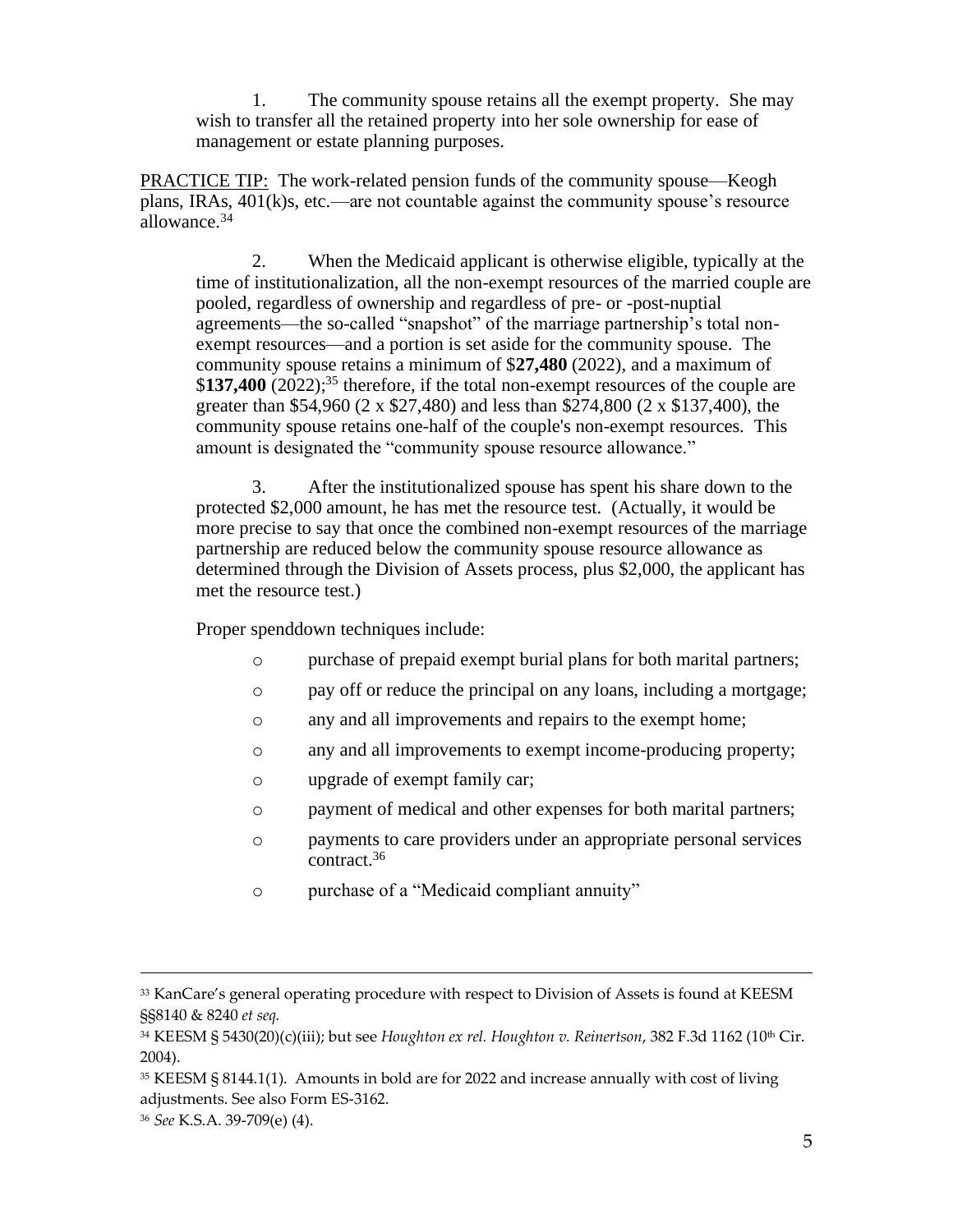4. The community spouse of a Medicaid recipient is also potentially eligible for a spousal income allowance, sort of a "division of income," in which her income can be supplemented up to \$2,177.50 (as of July 2021)<sup>37</sup> (known as the Minimum Monthly Maintenance Needs Allowance, or "MMMNA") from the income of the institutionalized spouse after the Medicaid applicant has become eligible. Community spouses who pay rent, have mortgage payments, or high costs of property taxes and homeowners insurance premiums, can become eligible for an additional amount—an "excess shelter allowance"—of up to \$1,257.50 per month. The maximum Community Spouse Income Allowance as of July 2021 is \$3,435. 38

PRACTICE TIP: Pre-eligibility transfers between spouses are exempt from the transfer penalty provisions.<sup>39</sup> Therefore:

- o *Generally*, the home should be transferred to the community spouse.
- o Significant income-producing property should ordinarily be transferred to the community spouse so that all the income is attributable to him/her and not countable as part of the Medicaid eligible spouse's income for client obligation calculation purposes.
- o Purchase of an actuarially sound, irrevocable, annuity which pays equal payments (no balloon) to the Community Spouse -- a Medicaid compliant annuity  $-$  is an opportunity to transfer "spenddown" excess resources by converting a non-exempt asset into a stream of income attributable to the Community Spouse.

# C. Transfers

Transfers for less than adequate consideration – gifts – may incur eligibility penalties if the transfers took place within 5 years of application for Medicaid assistance. The penalty is calculated by taking the total amount of the gift and dividing that amount by \$221.96 (April 2022)<sup>40</sup> which produces the number of penalty days. The Medicaid applicant who is *otherwise eligible* is not eligible for Medicaid during a penalty period, which gets him or her in hot water with the nursing home.

- 1. KDHE defines transfers that may incur a penalty to include:
- Purchase of an annuity or insurance plan to make the resource value unavailable except as income, *unless* it is "Medicaid compliant." <sup>41</sup>

<sup>37</sup> KEESM §8144.2(1)(a); see also Form ES-3163.

<sup>38</sup> KEESM §8144.2(1)(b); see also Form ES-3163.

<sup>39</sup> KEESM §5721(8).

<sup>40</sup> KEESM § 5724.4. The penalty divisor is adjusted quarterly to reflect the average daily cost of nursing facility care in Kansas.

<sup>41</sup> KEESM § 5720. KEESM 6220.2 explicitly defines annuities as "countable unearned income." KEESM 5630 describes an annuity as "a contract or device which conveys a right to receive a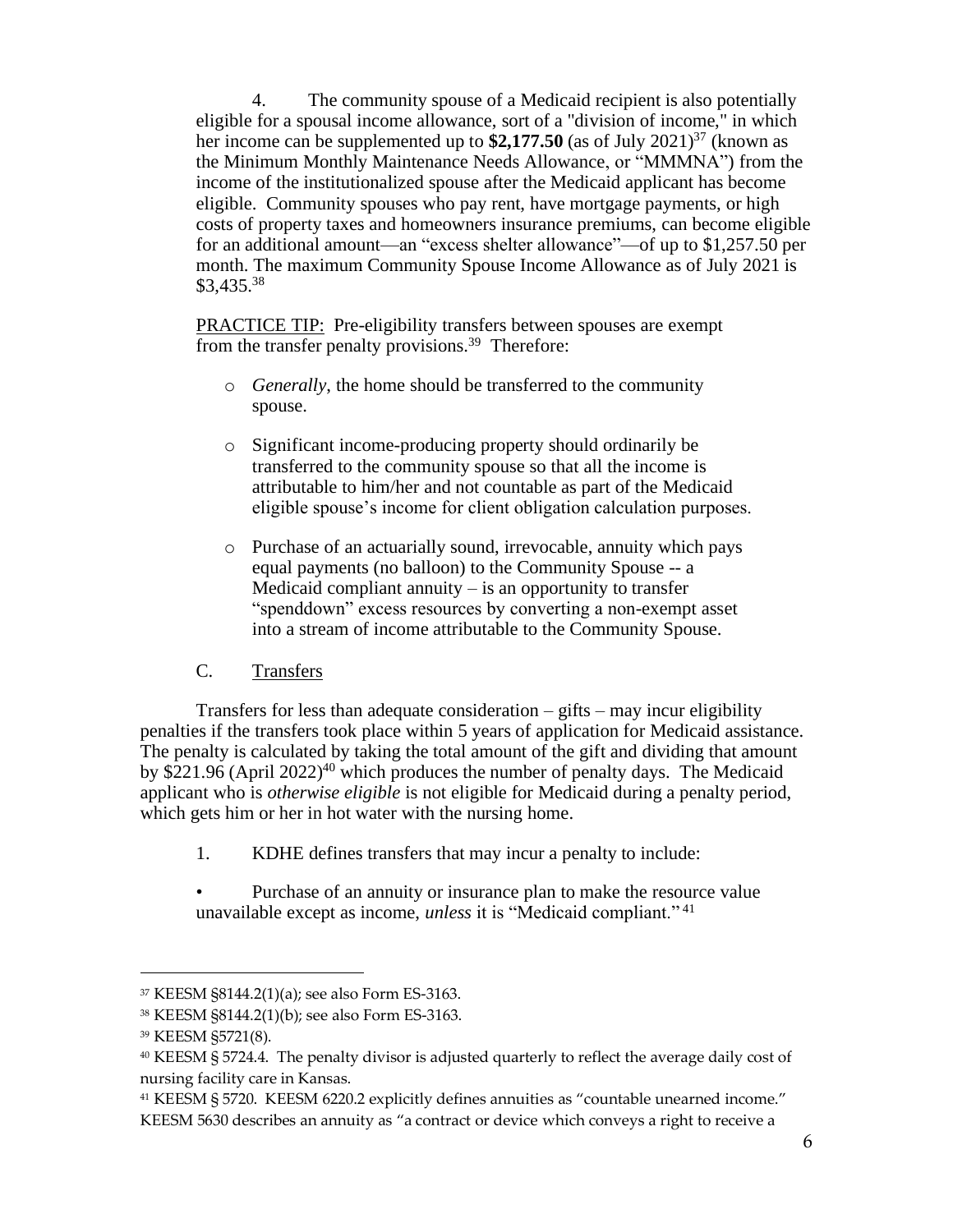Disclaimer of an inheritance<sup>42</sup> or failure to exercise spousal election<sup>43</sup> which diminishes the applicant's resources;

PITFALL: If the community spouse dies first, the institutionalized spouse has a right to an elective share, right? So don't be in a hurry to permit the survivor to be disinherited.

• A triggering event which makes a revocable trust irrevocable; and

Addition of other owner in joint tenancy or as remainderman to real property.<sup>44</sup>

PRACTICE TIP: One can "cure" a problematic transfer at any time by restoring the transferred asset to the applicant.<sup>45</sup>

- 2. Exempt transfers include:
- Transfers beyond the lookback period;<sup>46</sup>

• Transfers of the institutionalized person's home to the spouse, a child under age 21 or an adult child who is blind or disabled, a sibling with an equity interest in the home and who was residing in the home for one year immediately before institutionalization, or an adult child who has resided in the home for two years before institutionalization and who provided care permitting the applicant to stay at home; $47$ 

- Transfers at or near fair market value;<sup>48</sup>
- Transfers pre-approved by KDHE;<sup>49</sup> and
- Transfers of assets to the spouse or conservator or relative, if the assets are used solely to support the community spouse.<sup>50</sup>
- Transfer to a 42 U.S.C. 1396p(d)(4)(C) pooled supplemental needs trust.

| <b>CASE LAW NOTE:</b> | Funding of a $d(4)(C)$ Trust by Medicaid Applicant                       |
|-----------------------|--------------------------------------------------------------------------|
|                       | $>64$ -vears-old                                                         |
|                       | <i>Hutson v. Mosier, Kansas Ct. of Appeals, 54 Kan.App.2d 679 (2017)</i> |

Transfers into the ARCare Trust II and other pooled supplemental needs trusts are clearly exempt from transfer penalty IF the Medicaid application is under age 65, but the statutory analysis for disabled applicants age 65 and older is not clear. Ms. Huston

- <sup>47</sup> KEESM §5721(2)(a-d).
- <sup>48</sup> KEESM §5721(9).
- <sup>49</sup> KEESM §5721(6).
- <sup>50</sup> KEESM §5721(8).

fixed, periodic source of income for a specified period of time." *See, also*, Section 6012 of the Deficit Reduction Act of 2005.

<sup>42</sup> KEESM § 5722(3).

<sup>43</sup> KEESM § 2124.1(4).

<sup>44</sup> KEESM § 5720.

<sup>45</sup> 42 U.S.C §1396p(2)(C); KEESM § 5721(10).

<sup>46</sup> KEESM § 5721(1).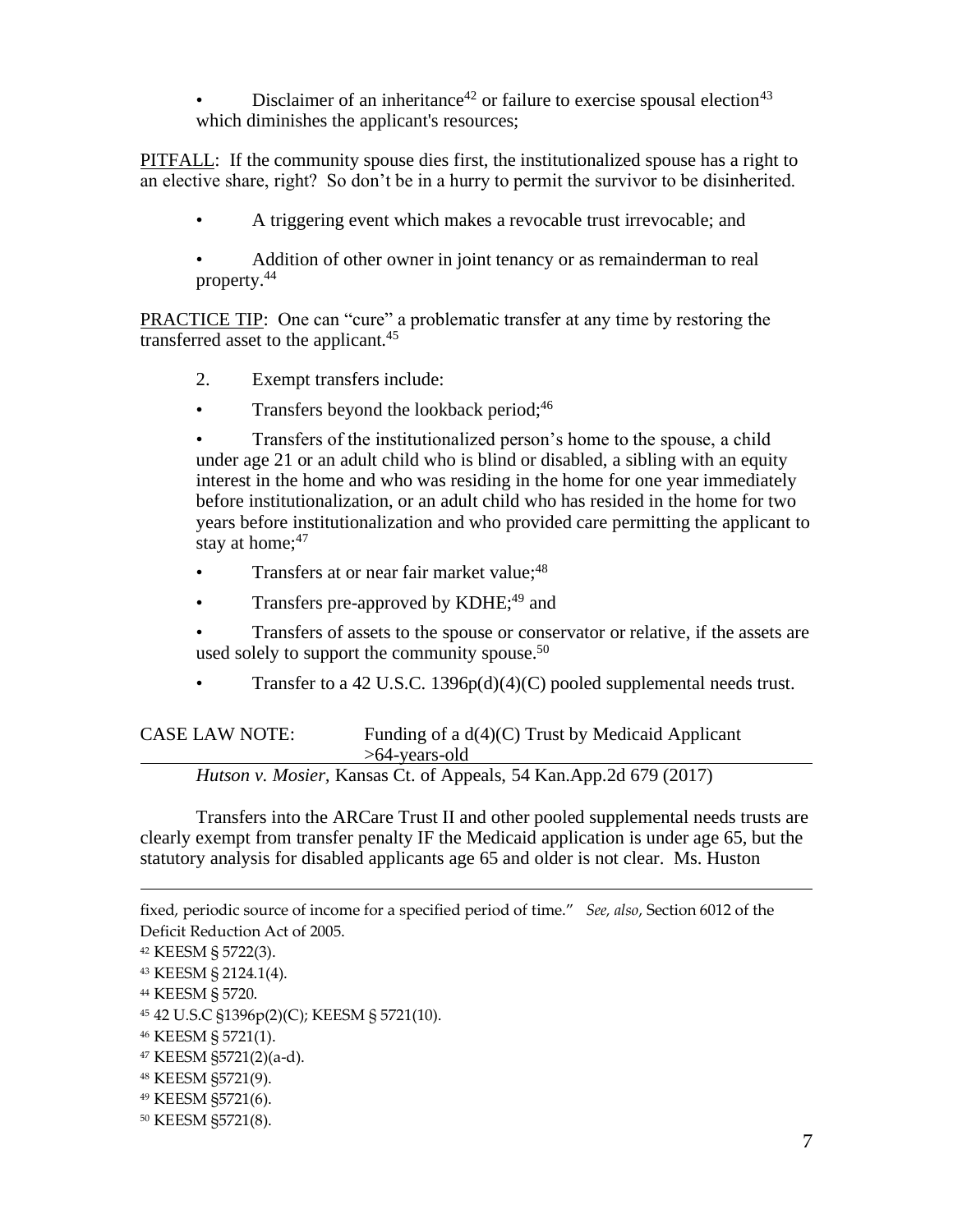transferred approximately \$60,000 into a pooled supplemental needs trust prior to applying for Medicaid. The Court held that persons over 64 who transfer assets to a pooled supplemental needs trust under 42 U.S.C. 1396(d)(4)(C) are subject to the transfer penalty IF the transfer is for less than fair market value. However, the court also found that the determination of fair market value of property- whether real or personal- is generally a question of fact. The case was remanded to the Office of Administrative Hearings to rule on whether fair market value for the transfer was received, however the plaintiff died before the hearing on remand.

PRACTICE TIP: Pre-eligibility transfers between spouses do not incur transfer penalties.<sup>51</sup> This exception creates some planning opportunities. Depending upon the relative health of the spouses, it is usually a good idea to convey ownership of the home or other exempt property to the community spouse. The community spouse can, after the institutionalized spouse becomes eligible for assistance, liquidate the house and use the proceeds as she chooses, because under the federal  $law<sup>52</sup>$  there is no post-eligibility assessment of the assets of the community spouse.

- 3. Suggestions for addressing a transfer penalty:
- Promissory note convert the gift into a loan and set up a payment schedule that the donee can manage. NOTE: Be on the lookout for issues arising from "self-dealing" if the donee is the attorneyin-fact.
- Cure the gift, that is, the donee either returns the gift voluntarily or pays the long-term care expenses until the penalty period expires.
- 4. Medicaid Divorce -- Is divorce ever an option?
	- a. Do Medicaid liens change anything? Spouse's estate is subject to estate recovery, therefore, divorce cuts off claim or lien.
	- b. Consider a divorce when:
		- o Enforceable Prenuptial Agreement which produces a more desirable outcome than Division of Assets methodology.
		- o Inherited property which has not been co-mingled.
		- o Other assets to protect, for example the family farm.
		- o Large disparity in ages or health (or both) of spouses.

## PRACTICE TIP: Proceed with caution.

- Medicaid may take a close look at a divorce that looks like it was for the purpose of achieving Medicaid eligibility.
- Be careful about a property settlement agreement recitation that agreement was "fair, just, and equitable." Is it really?
	- Consider an equitable division of the assets.

<sup>51</sup> KEESM §5721(2)(a) & (8).

<sup>52</sup> 42 U.S.C. §1396r-5.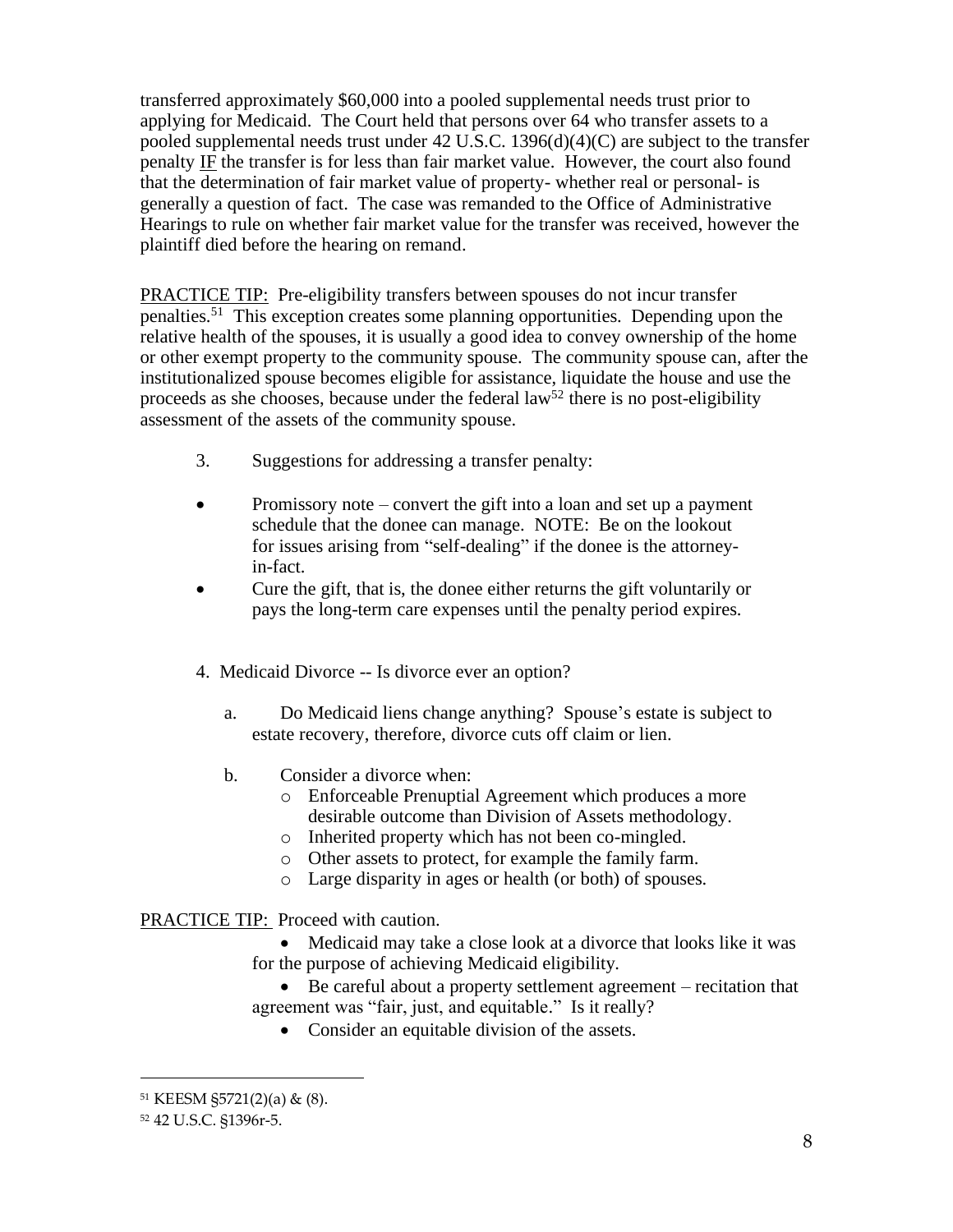## **II. ESTATE RECOVERY**

Since 1993, the federal government mandated estate recovery against, at least, the probate estate of the Medicaid recipient, and Kansas has had an estate recovery program since 1992. Kansas's estate recovery program was generally limited to the probate estate and Transfer/Pay on Death designations, but the Kansas legislature expanded the definition of estate for medical assistance recovery purposes and imposed a pre-death lien provision in 2004,<sup>53</sup> and added a post-death lien provision in 2013.<sup>54</sup>

A. The State has a **claim** for the amount of medical assistance provided against any property owned by the Medicaid recipient or her spouse at or immediately prior to the death of the survivor. The 2004 Kansas legislature clarified estate recovery's reach in amendments to K.S.A. 39-709 $(g)(3)$  by instituting a new definition of the "all real and personal property and other assets in which the deceased individual had any legal title or interest immediately before or at the time of death to the extent of that interest or title. The medical assistance estate includes, without limitation, assets conveyed to a survivor, heir or assign of the deceased recipient through joint tenancy, tenancy in common, survivorship, transfer-on-death deed, payable-on-death contract, life estate, trust, annuities or similar arrangement." In cases involving a decedent's estate, the claim will be a first class claim against the estate of the deceased person. Payments of reasonable funeral expenses are the only allowable claim superior to a medical assistance claim.

- 1. The claim may not be collected while the deceased Medicaid recipient has a surviving spouse, but the claim may be asserted against the survivor's estate.
- 2. An adult disabled or minor dependent child can defer the estate recovery claim, too.
- 3. Credit against estate recovery claim for every dollar paid by longterm care insurance.

B. Since 2004, the state has been authorized to file and enforce a **pre-death lien** against the real property of a living recipient of medical assistance—usually the home, but it could include the acreage contiguous to the home — when the property is not occupied by a spouse or other qualified dependent.<sup>55</sup> Although the lien may only be enforced upon competent medical testimony that the Medicaid recipient cannot reasonably be expected to return home, once the fair market value of the real property is consumed by the lien, HMS may force the sale of the real property to satisfy the lien. (The lien "will be dissolved" if the nursing facility resident gets well enough to return home, however.) If the medical assistance recipient has a spouse, a minor child, an adult disabled child, or a sibling who's

<sup>53</sup> K.S.A. 39-709(g)(2); KEESM 1725 *et seq*.

<sup>54</sup> K.S.A. 39-709(g)(3).

<sup>55</sup> K.S.A. 39-709(g)(4-7).